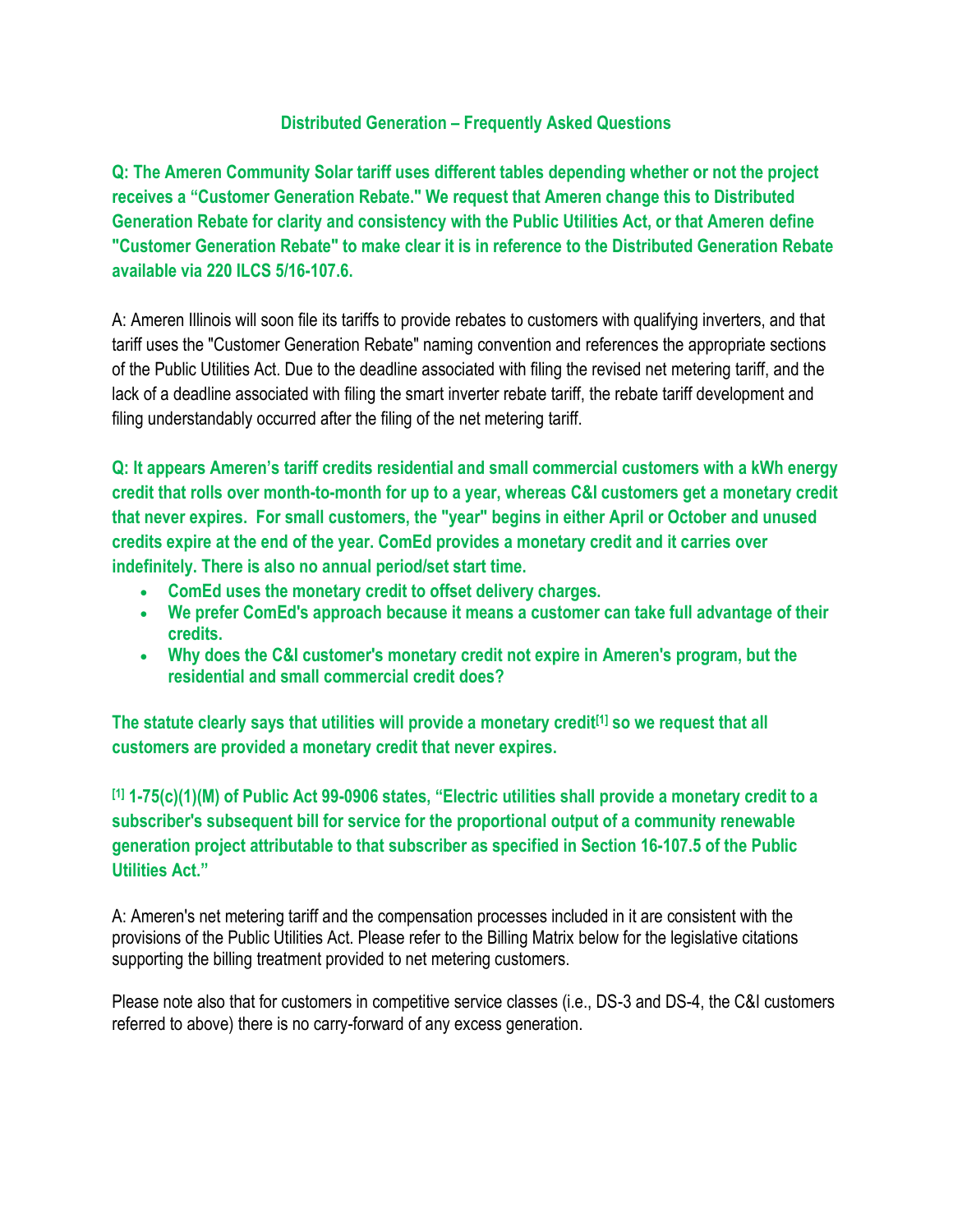#### NET METERING BILLING SCENARIO FOR CUSTOMERS INITIATING SERVICE UNDER RIDER NET METERING ı. SUBSEQUENT TO JUNE 1, 2017 BUT PRIOR TO 5% THRESHOLD BEING REACHED

| Type of NM Customer    | <b>Delivery Service</b> | <b>Delivery Service</b>   | <b>Supply Service</b> | <b>Supply Service</b>     | <b>FEJA Citation</b>      | <b>Tariff Billing</b> |
|------------------------|-------------------------|---------------------------|-----------------------|---------------------------|---------------------------|-----------------------|
|                        | Netted?                 | <b>Netting Carried to</b> | Netted?               | <b>Netting Carried to</b> | <b>Supporting Billing</b> | Methodology           |
|                        |                         | <b>Anniversary Date?</b>  |                       | <b>Anniversary Date?</b>  | <b>Treatment</b>          |                       |
| Onsite - non-          | Yes                     | Yes                       | <b>Yes</b>            | Yes:                      | p260, lines 2-26;         | А                     |
| competitive; fixed     |                         |                           |                       |                           | p261; lines 1-8.          |                       |
| rate; no rebate.       |                         |                           |                       |                           |                           |                       |
| Onsite - non-          | <b>No</b>               | N/A                       | <b>Yes</b>            | <b>Yes</b>                | p281, lines 6-11.         | c                     |
| competitive; fixed     |                         |                           |                       |                           |                           |                       |
| rate; received rebate. |                         |                           |                       |                           |                           |                       |
| Subscriber - non-      | No.                     | N/A                       | <b>Yes</b>            | <b>Yes</b>                | p269; lines 11-19.        | c                     |
| competitive; fixed     |                         |                           |                       |                           |                           |                       |
| rate.                  |                         |                           |                       |                           |                           |                       |
| Onsite - non-          | Yes                     | <b>Yes</b>                | <b>Yes</b>            | Yes:                      | p261; lines 8-26;         | А                     |
| competitive; hourly;   |                         |                           |                       |                           | p262; lines 1-11.         |                       |
| no rebate.             |                         |                           |                       |                           |                           |                       |
| Onsite - non-          | <b>No</b>               | N/A                       | Yes                   | <b>Yes</b>                | p281; lines 6-11.         | С                     |
| competitive; hourly;   |                         |                           |                       |                           |                           |                       |
| received rebate.       |                         |                           |                       |                           |                           |                       |
| Subscriber - non-      | <b>No</b>               | N/A                       | Yes                   | <b>Yes</b>                | p269; lines 11-19.        | C                     |
| competitive; hourly.   |                         |                           |                       |                           |                           |                       |
| Onsite – competitive;  | <b>No</b>               | N/A                       | Yes                   | <b>No</b>                 | p269; lines 11-19.        | в                     |
| regardless of rebate.  |                         |                           |                       |                           |                           |                       |
| $Subscripter-$         | <b>No</b>               | N/A                       | Yes                   | <b>No</b>                 | p269; lines 11-19.        | в                     |
| competitive.           |                         |                           |                       |                           |                           |                       |

#### NET METERING BILLING SCENARIO FOR CUSTOMERS INITIATING SERVICE UNDER RIDER NET П. METERING SUBSEQUENT TO 5% THRESHOLD BEING REACHED

| Type of NM Customer   | <b>Delivery Service</b><br>Netted? | <b>Delivery Service</b><br><b>Netting Carried to</b> | <b>Supply Service</b><br>Netted? | <b>Supply Service</b><br><b>Netting Carried to</b> | <b>FEJA Citation</b><br><b>Supporting Billing</b> | <b>Tariff Billing</b><br>Methodology |
|-----------------------|------------------------------------|------------------------------------------------------|----------------------------------|----------------------------------------------------|---------------------------------------------------|--------------------------------------|
|                       |                                    | <b>Anniversary Date?</b>                             |                                  | <b>Anniversary Date?</b>                           | <b>Treatment</b>                                  |                                      |
| Onsite - non-         | <b>No</b>                          | N/A                                                  | <b>Yes</b>                       | Yes                                                | p273; lines 9-26;                                 | c                                    |
| competitive; fixed    |                                    |                                                      |                                  |                                                    | p274; lines 1-17.                                 |                                      |
| rate; regardless of   |                                    |                                                      |                                  |                                                    |                                                   |                                      |
| rebate.               |                                    |                                                      |                                  |                                                    |                                                   |                                      |
| Subscriber - non-     | N <sub>o</sub>                     | N/A                                                  | <b>Yes</b>                       | <b>Yes</b>                                         | p273; lines 9-26;                                 | c                                    |
| competitive; fixed    |                                    |                                                      |                                  |                                                    | p274; lines 1-17.                                 |                                      |
| rate.                 |                                    |                                                      |                                  |                                                    |                                                   |                                      |
| Onsite - non-         | <b>No</b>                          | N/A                                                  | <b>Yes</b>                       | <b>No</b>                                          | p267; lines 7-11;                                 | в                                    |
| competitive; hourly;  |                                    |                                                      |                                  |                                                    | p274; lines 18-26;                                |                                      |
| regardless of rebate. |                                    |                                                      |                                  |                                                    | p275; lines 1-12.                                 |                                      |
| Subscriber - non-     | <b>No</b>                          | N/A                                                  | <b>Yes</b>                       | <b>No</b>                                          | p267; lines 7-11;                                 | B                                    |
| competitive; hourly.  |                                    |                                                      |                                  |                                                    | p274; lines 18-26;                                |                                      |
|                       |                                    |                                                      |                                  |                                                    | p275; lines 1-12.                                 |                                      |
| Onsite - competitive; | <b>No</b>                          | N/A                                                  | Yes:                             | <b>No</b>                                          | p267; lines 7-11;                                 | B                                    |
| regardless of rebate. |                                    |                                                      |                                  |                                                    | p274; lines 18-26;                                |                                      |
|                       |                                    |                                                      |                                  |                                                    | p275; lines 1-12.                                 |                                      |
| $Subscripter-$        | <b>No</b>                          | N/A                                                  | <b>Yes</b>                       | <b>No</b>                                          | p267; lines 7-11;                                 | B                                    |
| competitive.          |                                    |                                                      |                                  |                                                    | p274; lines 18-26;                                |                                      |
|                       |                                    |                                                      |                                  |                                                    | p275; lines 1-12.                                 |                                      |

#### **Q: Will Ameren Illinois share information about your interconnection queue?**

A: Until most recently, Ameren Illinois did not have a queue. Unless two or more generators make application to interconnect on the same electric circuit, all applications are considered first in the queue – please see the *relevant excerpt* from Part 466 of the Illinois Administrative Code below:

*Section 466.30 Definitions*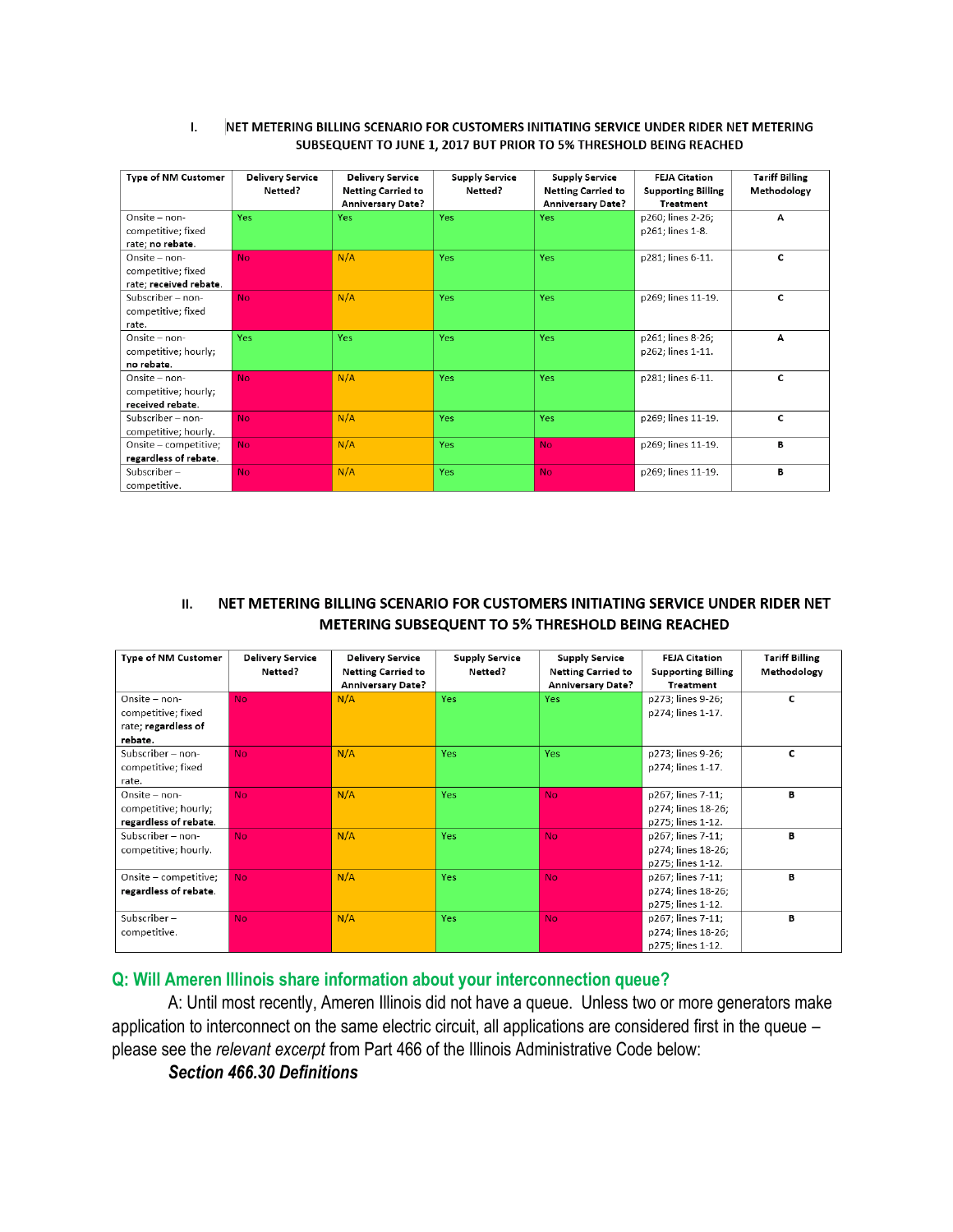*"Queue position" means, for each distribution circuit or line section, the order of a completed interconnection request relative to all other pending completed interconnection requests on that distribution circuit or line section. It is established by the date that the EDC receives the completed interconnection request.*

Interconnection applicants are notified of their position in the queue when their application request is complete – please see the relevant *excerpt* from Part 466 of the Illinois Administrative Code below:

### *Section 466.100 Level 2 Expedited Review*

- *b) The Level 2 interconnection shall use the following procedures:*
	- *1) The applicant submits an interconnection request using the appropriate form and the Level 2 application fee (see Appendix C).*
	- *2) Within 10 business days after receiving the interconnection request, the EDC shall inform the applicant as to whether the interconnection request is complete. If the request is incomplete, the EDC shall specify what materials are missing and the applicant has 10 business days to provide the missing information or the interconnection request shall be deemed withdrawn.*

*3) After an interconnection request is deemed complete, the EDC shall assign a queue position based upon the date that the interconnection request is determined to be complete. The EDC shall then inform the applicant of its queue position.*

# **Q: : I was wondering if Ameren might be open to scheduling a call with stakeholders to discuss your interconnection queue, application process and related technical issues? I think it would be very helpful for developers who are considering projects in Ameren's territory. If you are not open to that at that time, or if it might take a while to plan, would you be willing to join a CCSA call with one of your technical engineers to provide an overview and answer questions?**

A: Ameren is open to holding another webinar open to all of the registrants in the ICC's Aggregated Net Metering workshop to respond to interconnection questions developers have. If you would like to have another webinar session, please send an email to [RenewablesIllinois@ameren.com.](mailto:RenewablesIllinois@ameren.com) However, we have noticed that many of the questions our interconnection team has received to date, especially from companies who have not yet implemented a project in Illinois, are on processes and issues that are addressed on our interconnection website. Please review our website first, as the application process we follow for generators interconnecting at the distribution voltage level is defined by Parts 466 and 467 of the Illinois Administrative Code. General questions about application and interconnection processes are addressed in these materials. As pre-applications and applications are made, we work individually with applicants to address any questions or issues specific to their proposed facility and the location on our distribution system proposed for interconnection.

# **Q: Ameren Illinois refers to 34.5KV and 69KV lines as part of its "sub transmission" system. If my generator is ultimately interconnected to a 34.5 or 69KV line, is that considered to be interconnected to Ameren Illinois' distribution system for purposes of participating in FEJA programs like aggregated net metering?**

A: For Ameren Illinois, all existing lines/systems operating at 69KV and below are considered part of our distribution system, regardless of how they're referred to in our tariffs or in our communications.